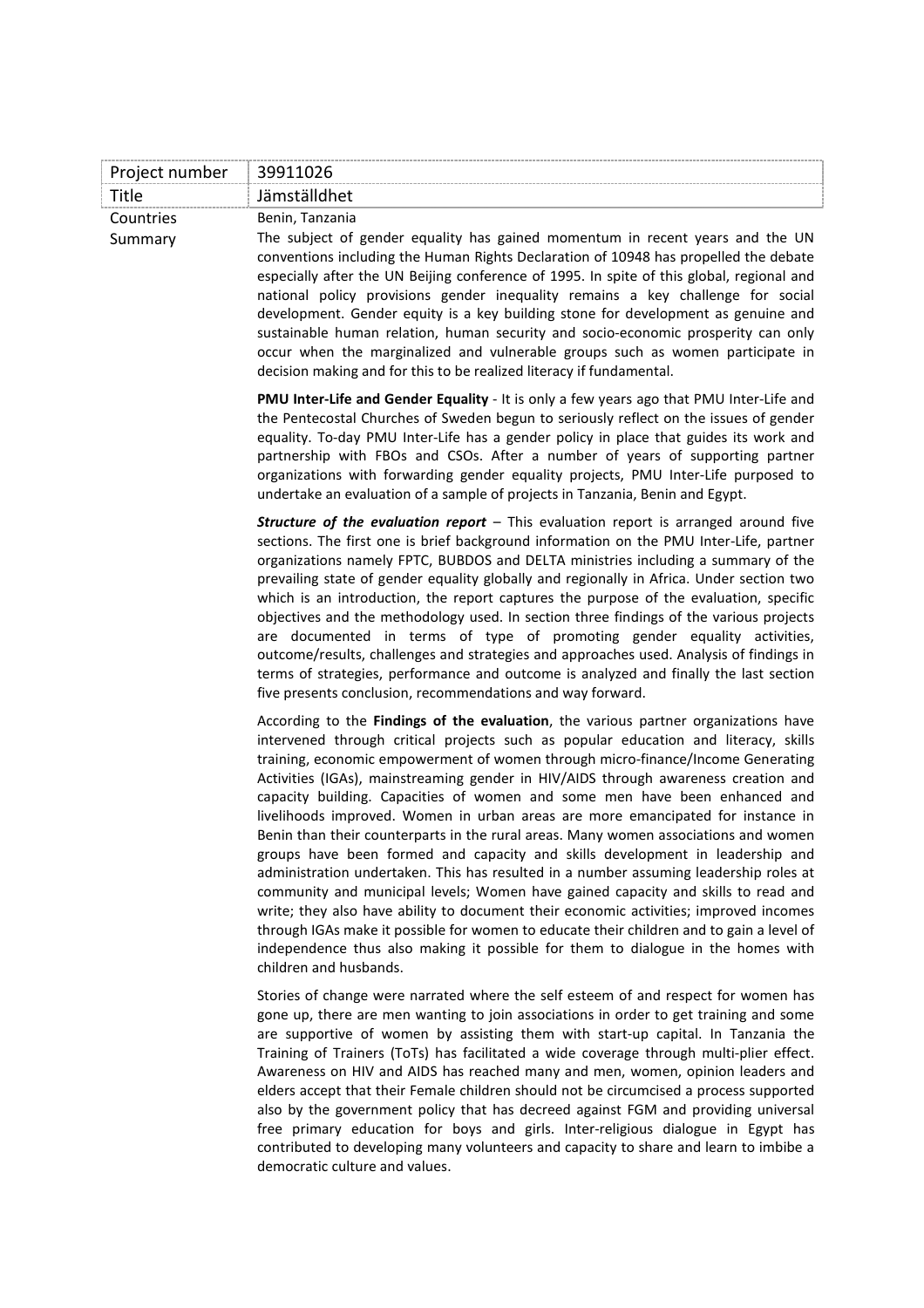However many challenges were raised including harmful traditional practices and cultures; social structures that remain exclusive such as those of FBOs; limited understanding of gender equality; high levels of illiteracy among women; poor knowledge of government policies and few spaces for men to interact and be made aware of gender equality still inhibit effective participation.

**Analysis of findings –** The evaluation findings illustrate that FBOS and partners of PMU have contributed to the empowerment of women and begun to forward gender equality in respective countries. A number of activities that form the basis for this contribution are the mobilization, organization and capacity building of women organizations and through micro-finance and entrepreneur training. Women now have gained self esteem, increased their economic independence, improved relations between men and women and children in the family, a number can now read and write improving their management of business enterprises and their potential to assume leadership at community and municipal levels.

Evaluation results indicate that FBOs should take into account factors such as the doctrinal standing of the FBO and community, capacity levels, tradition and practice, and the status of resources both human and financial when moving gender equality. While key contributions that FBOs make revolve around knowledge sharing, advocacy, building and fostering partnerships, developing linkages between strategic gender needs and practical gender needs

Moreover, FBOs have many chances and opportunities to mobilize people for gender equality because they have the strength of numbers and religious leaders have power which influences people's attitudes, opinions and behaviour; they are critical agents of change and have social capital. And in so far as relevant quality levels in mainstreaming three key ones were noted namely; policy level, program level and technical level. At program level it is essential to consider planning, decision making, implementation and assessment.

The main components considered relevant for mainstreaming are: Understanding the different needs of each gender; the relationship of males and females in accessing and control of resources; the roles and responsibilities each gender has in the context that we could be looking at and opportunities available for either gender (access, control and benefits). While vital managerial aspects for efficiency are for instance; leadership which understands and is sensitive to gender concerns; gender experts as part of the managerial teams; and development of organisational policies and guidelines/frameworks.

Popular education, mainstreaming of gender equality in existing interventions such as HIV and AIDS including dialogue platforms for diverse people to create resilient communities points to the need to a number of forces to consider. One is the cultural, religious, economic and political structures and especially cultural convenience, relevance and application of religious values and doctrine. The policy and legislative dispensation and any gaps in the FBO and government have to be addressed; women organizations and movement has proved to be a critical dimension of empowerment; leaders at all levels and especially men are essential in change of attitude and finally, the engagement of men and boys as partners with a view to change unequal power relations is essential.

Increasingly FBOs are appreciated as legitimate actors and their contribution is in capacity building and awareness creation, undertaking advocacy due to their proximity to communities and hence better knowledge of the gender relations; provision of human, material and financial resources and more important infusion of values of human dignity that are faith inspired. The local partners are better placed to influence the processes of reconstructing new gender relations because of the constituencies that are composed of men and women, boys and girls; and their commitment to change and the sanctity of life.